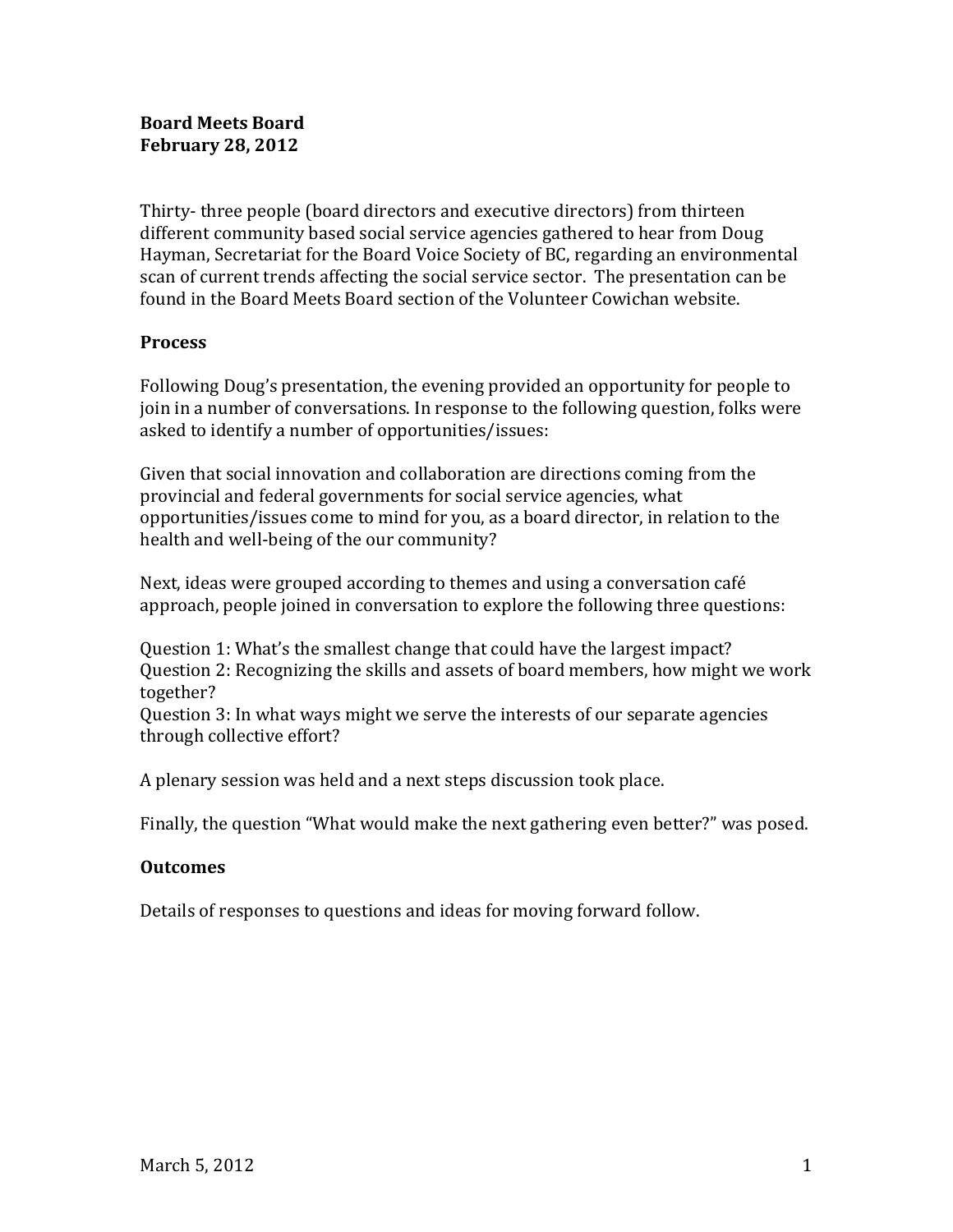## 1. Verbatim Responses to the Focus Question/Identified Themes

Given that social innovation and collaboration are directions coming from the provincial and federal governments for social service agencies, what opportunities/issues come to mind for you, as a board director, in relation to the health and well-being of the our community?

| Opportunity/Issue                           | <b>Theme</b>        |
|---------------------------------------------|---------------------|
| Different definitions of collaboration      | Collaboration       |
| Relationships - who partners? Definition    | Collaboration       |
| of partner; formal structure to             |                     |
| participate - without it relationships will |                     |
| not develop                                 |                     |
| Collaborate for advocacy                    | Collaboration       |
| Cooperation between agencies                | Collaboration       |
| How do we as agencies work                  | Collaboration       |
| collaboratively in order to better meet     |                     |
| the needs of our common clients? E.g.       |                     |
| teen pregnancies                            |                     |
| Collaboration - rewards will be greater     | Collaboration       |
| than the risks                              |                     |
| Trust                                       | <b>Blocks</b>       |
| Fear                                        | <b>Blocks</b>       |
| Transparency of taxes going to services.    | <b>Blocks</b>       |
| We are the stretchers of the bucks? Is      |                     |
| this our role?                              |                     |
| Time                                        | <b>Blocks</b>       |
| 1980s all over again - been there, done     | <b>Blocks</b>       |
| that                                        |                     |
| Difficult to get collaborative efforts off  | <b>Blocks</b>       |
| the ground due to time constraints          |                     |
| Increased demand for services with          | <b>Blocks</b>       |
| reduced or stagnating resources             |                     |
| Wide range of knowledge                     | Resources           |
| Expertise                                   | Resources           |
| Reaching out to each other                  | Resources           |
| Agencies coming together to see how         | Resources           |
| they can share resources Eg. Human          |                     |
| resources, buying in bulk, sharing space    |                     |
| and expertise                               |                     |
| Commitment                                  | Resources           |
| Community minded                            | Resources           |
| Service rationalization in the community    | Possible approaches |
| to ensure efficient use of resources. Eg.   |                     |
| Avoid duplication                           |                     |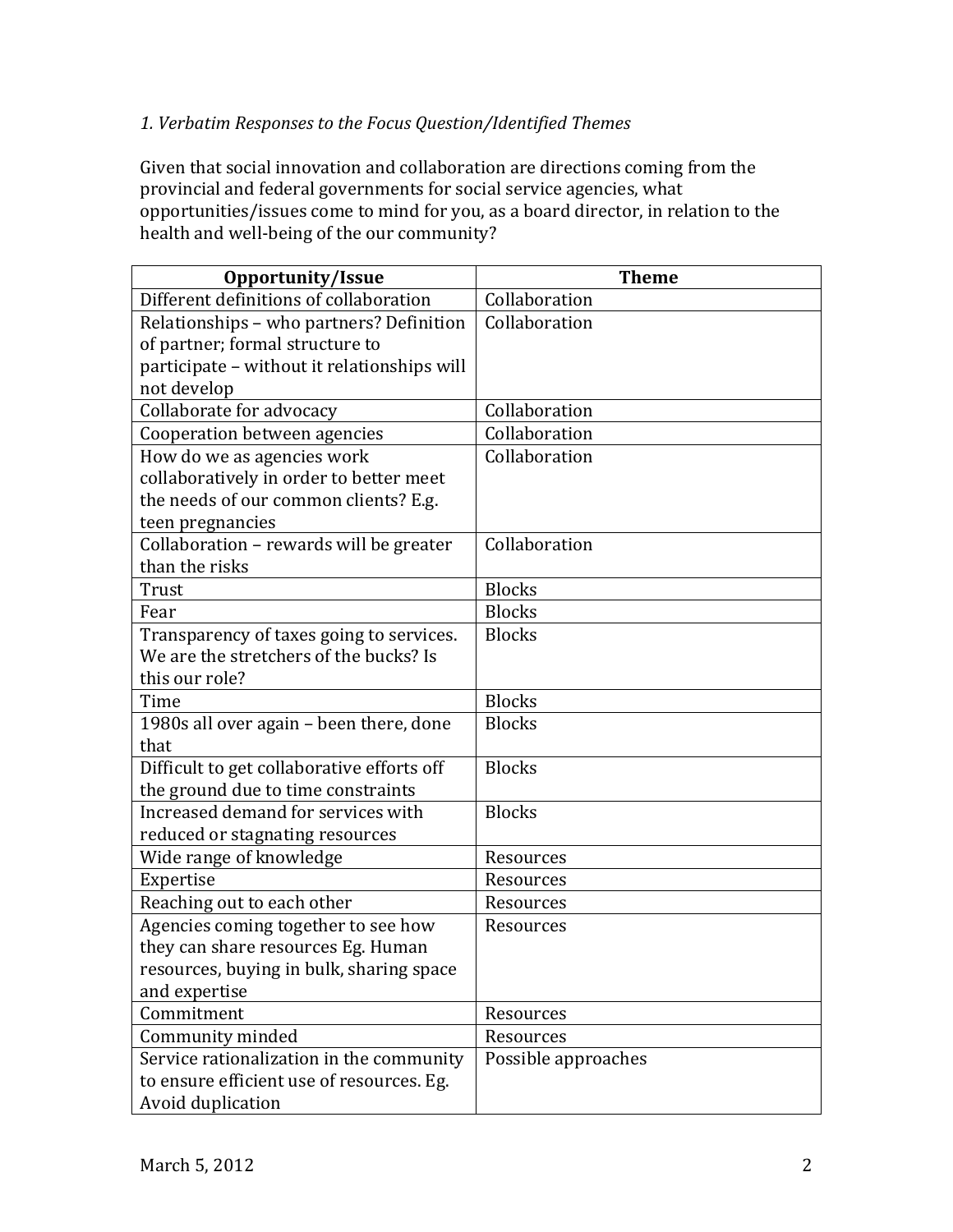| Central response unit (phone) manned<br>by people who know and liaise with all<br>similar service providers to act as the<br>initial point of contact for person<br>requesting service and the service that<br>meets their needs. The provider would<br>refer them to the most appropriate<br>agency and then follow through with<br>"client" and the agency referred to, to | Possible approaches  |
|------------------------------------------------------------------------------------------------------------------------------------------------------------------------------------------------------------------------------------------------------------------------------------------------------------------------------------------------------------------------------|----------------------|
| make sure there is a fit; and theperson is<br>getting the assistance they have                                                                                                                                                                                                                                                                                               |                      |
| requested. "The Portal". Eg. "my teenager                                                                                                                                                                                                                                                                                                                                    |                      |
| ran away " - where does person start to                                                                                                                                                                                                                                                                                                                                      |                      |
| get help?                                                                                                                                                                                                                                                                                                                                                                    |                      |
| Continuum of services                                                                                                                                                                                                                                                                                                                                                        | Possible approaches  |
| Operation vs. governance                                                                                                                                                                                                                                                                                                                                                     | Governance           |
| Vision - speaking not only to the vision                                                                                                                                                                                                                                                                                                                                     | Governance           |
| of the agency, but also to the overall                                                                                                                                                                                                                                                                                                                                       |                      |
| community                                                                                                                                                                                                                                                                                                                                                                    |                      |
| Leadership                                                                                                                                                                                                                                                                                                                                                                   | Governance           |
| Why - what is the why                                                                                                                                                                                                                                                                                                                                                        | Governance           |
| What type of governance model do our                                                                                                                                                                                                                                                                                                                                         | Governance           |
| organizations now need to embrace in                                                                                                                                                                                                                                                                                                                                         |                      |
| order to support the transformational                                                                                                                                                                                                                                                                                                                                        |                      |
| change that social innovation will bring?                                                                                                                                                                                                                                                                                                                                    |                      |
| Important issues brought to board to                                                                                                                                                                                                                                                                                                                                         | Governance           |
| share                                                                                                                                                                                                                                                                                                                                                                        |                      |
| Funding                                                                                                                                                                                                                                                                                                                                                                      | Funding              |
| Funding                                                                                                                                                                                                                                                                                                                                                                      | Funding              |
| Social enterprise becoming a necesssity                                                                                                                                                                                                                                                                                                                                      | Funding              |
| Poverty                                                                                                                                                                                                                                                                                                                                                                      | Overarching concerns |
| Homelessness                                                                                                                                                                                                                                                                                                                                                                 | Overarching concerns |
| Adequate housing                                                                                                                                                                                                                                                                                                                                                             | Overarching concerns |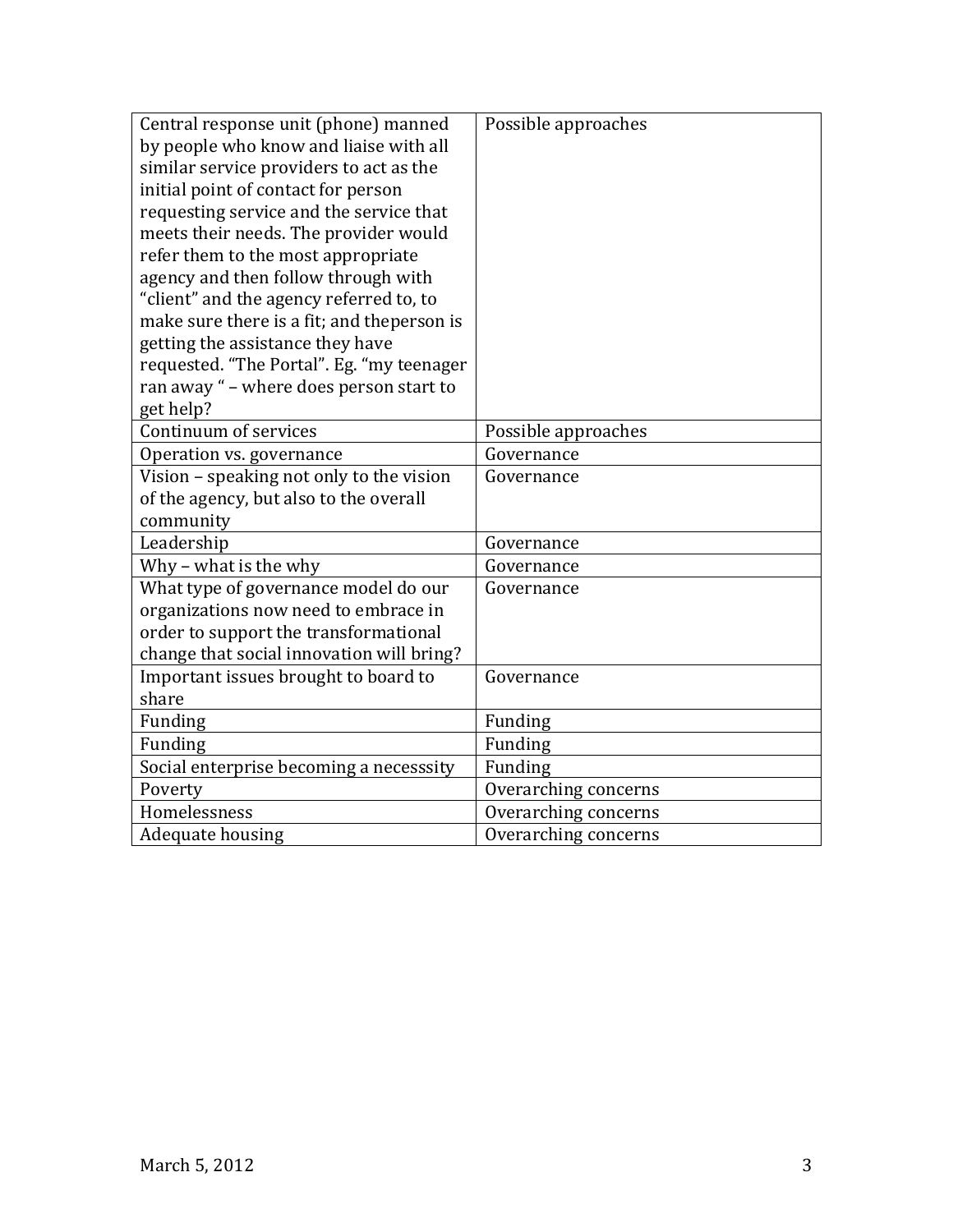# 2. Verbatim responses to Conversation Café Questions

Question 1: What's the smallest change that could have the largest impact?

| Accepting that other agencies are as important as ours                        |
|-------------------------------------------------------------------------------|
| Service providers come together by service stream (e.g. youth) to examine the |
| efficiences and expectations of service delivery and to seek opportunities to |
| optimize resources                                                            |
| Getting to know your community                                                |
| Using your resources eg. The expertise of your members                        |
| Consulting with other agencies about grants when available                    |
| Responding to community needs                                                 |
| Look at your organization and focus on its biggest obstacle and need (WIG)    |
| Cooperation                                                                   |
| <b>Sharing</b>                                                                |
| Recognize that we are a community                                             |
| Transparency                                                                  |
| Perserverance                                                                 |
| Respect                                                                       |
| Funding from federal government                                               |
| Full collaboration with other agencies                                        |
| Media involvement                                                             |
| More seniors involved                                                         |
| Communication and partnerships                                                |
| Shared vision and outcomes                                                    |
| Support the causes of other agencies                                          |
| Identify what matters                                                         |
| Put something on the table                                                    |
| Relationship with communities                                                 |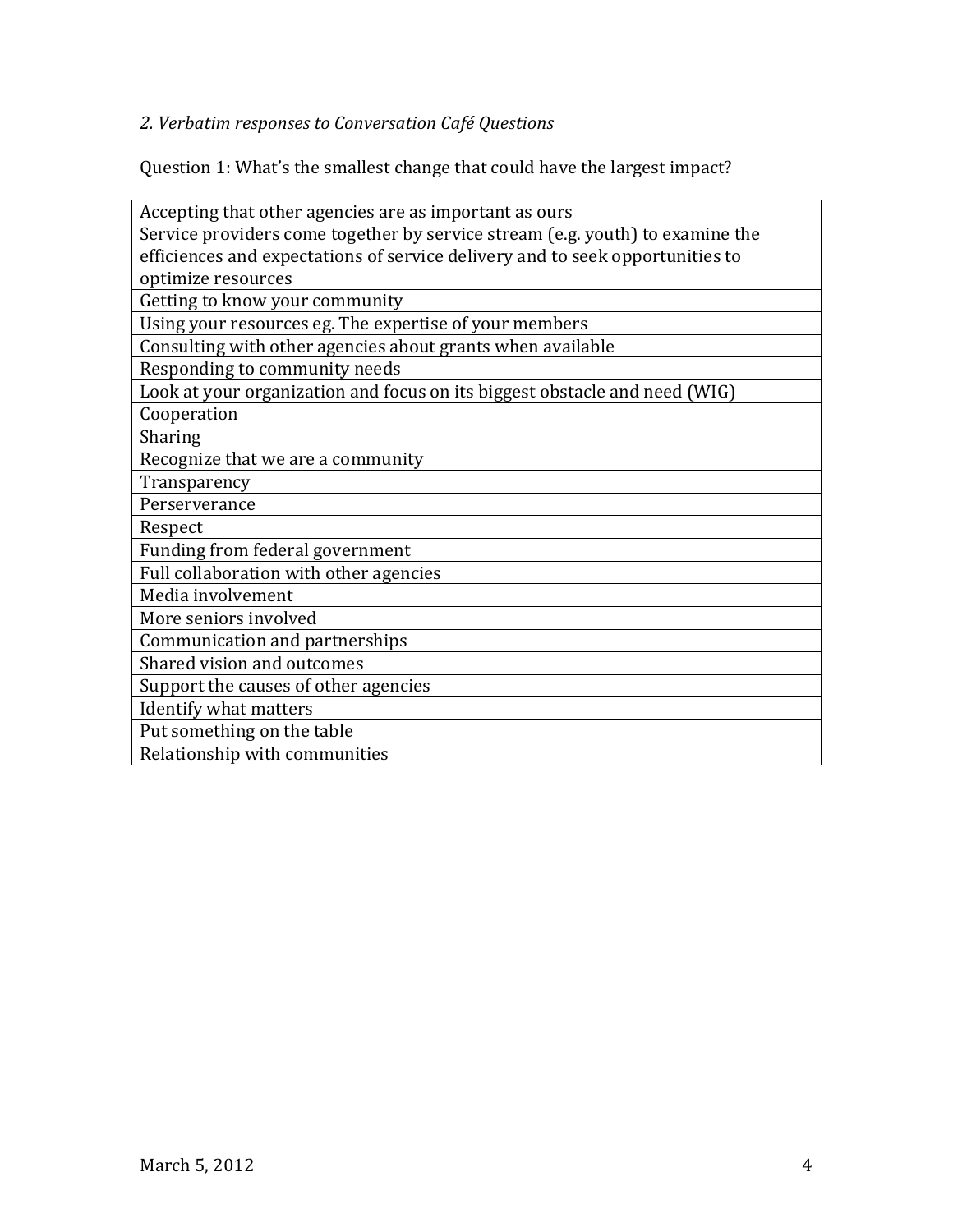Question 2: Recognizing the skills and assets of board members, how might we work together?

| Firstly, getting to know what are assets are: how do we identify them; sharing - can |
|--------------------------------------------------------------------------------------|
| we share members/governors based on identified assets                                |
| Communication between agencies - How? What?                                          |
| Governance; skills of boards (culture of) vs. skills of staff (culture of)           |
| Cooperation - transparency, understanding, respect                                   |
| Development of assets                                                                |
| Challenging towards development                                                      |
| Knowledge of where we are on the continuum of governance                             |
| Seeing the ED as an asset. Board needs to be "astute" enough to know their ED is     |
| indeed "on board with the board"                                                     |
| Vision/Mission - Client Community                                                    |
| Data base - sharing; articulation of assets                                          |
| Knowledge of community                                                               |
| What's in it for me as a board governor?                                             |
| Why - it has to feed the board members                                               |
| Where the juice is - finding ways of meeting the needs of clients                    |
| Easy things - paper, janitors                                                        |
| Process of maturation – board development towards governance model                   |

Harvest the wisdom of boards coming together:

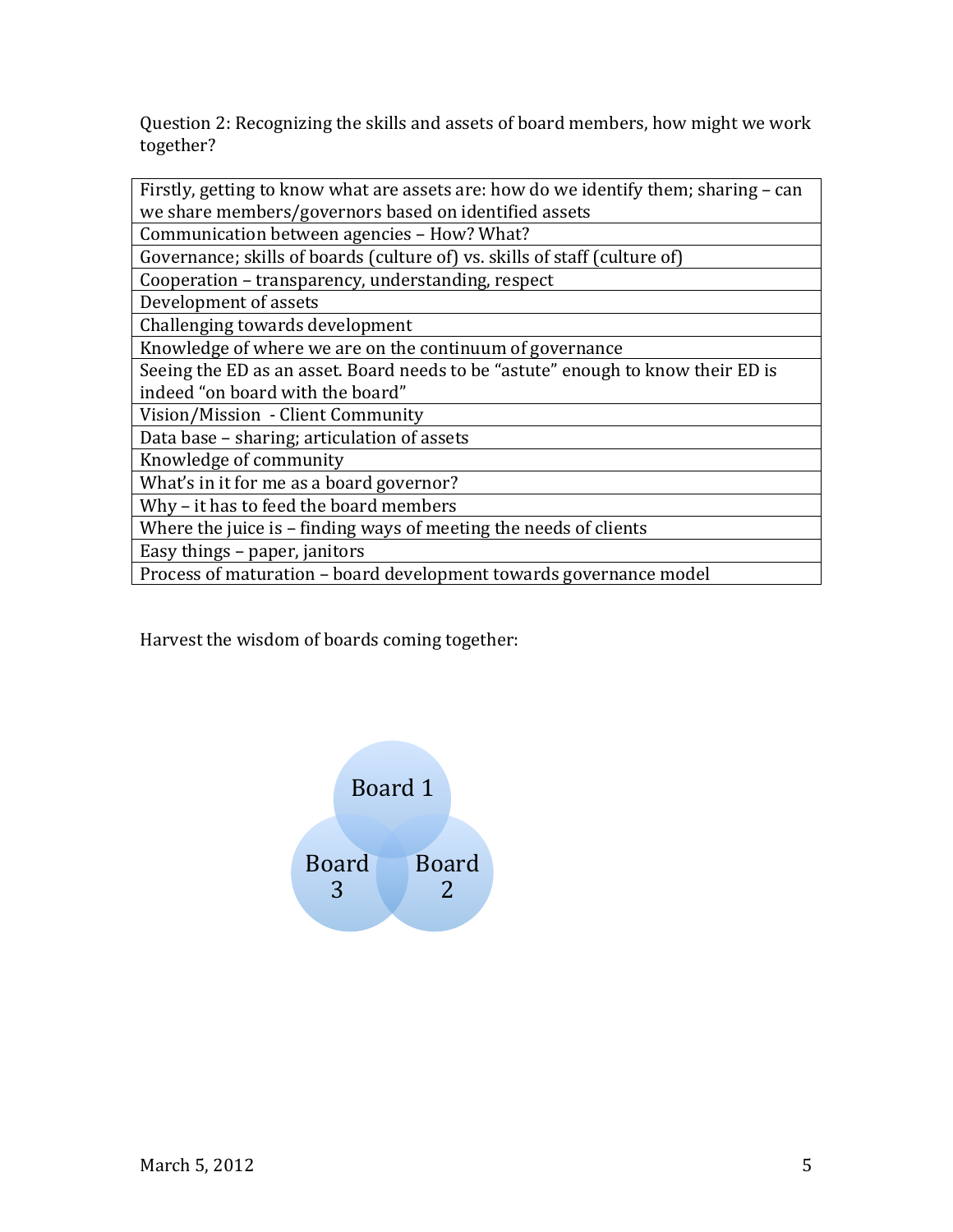Question 3: In what ways might we serve the interests of our separate agencies through collective effort?

| Maybe it's the wrong question: In what ways might we serve the interests of our       |
|---------------------------------------------------------------------------------------|
| community through collective effort?                                                  |
| Demonstrating value is necessary                                                      |
| Increased visibility could leverage funds                                             |
| Solidarity                                                                            |
| Communication                                                                         |
| Advocates                                                                             |
| Share expertise                                                                       |
| Cost saving                                                                           |
| Joint fundraisers                                                                     |
| Trust                                                                                 |
| Transparency                                                                          |
| IT systems                                                                            |
| Process improvement                                                                   |
| Shared services - human resources, finance, shared resources                          |
| Benefits without as much work                                                         |
| Shared skills                                                                         |
| It feels good                                                                         |
| Shared resources - staff, administration, materials, services such as janitorial, buy |
| bulk, public spaces, technology                                                       |
| Shared training - elder care example                                                  |
| Shared funding of projects - including staff, volunteers, training                    |
| Mother Goose - Success by 6, School District 79, VIHA, Cowichan Family Life,          |
| Cowichan Tribes, library. This is one program together for many                       |
| Shared funding sources "social enterprise_for all                                     |
| Sharing expertise of professionals                                                    |
| More heads are better than one                                                        |
| Pressure groups - political                                                           |
| Getting the information about each agency's services easily accessible by the         |
| community                                                                             |